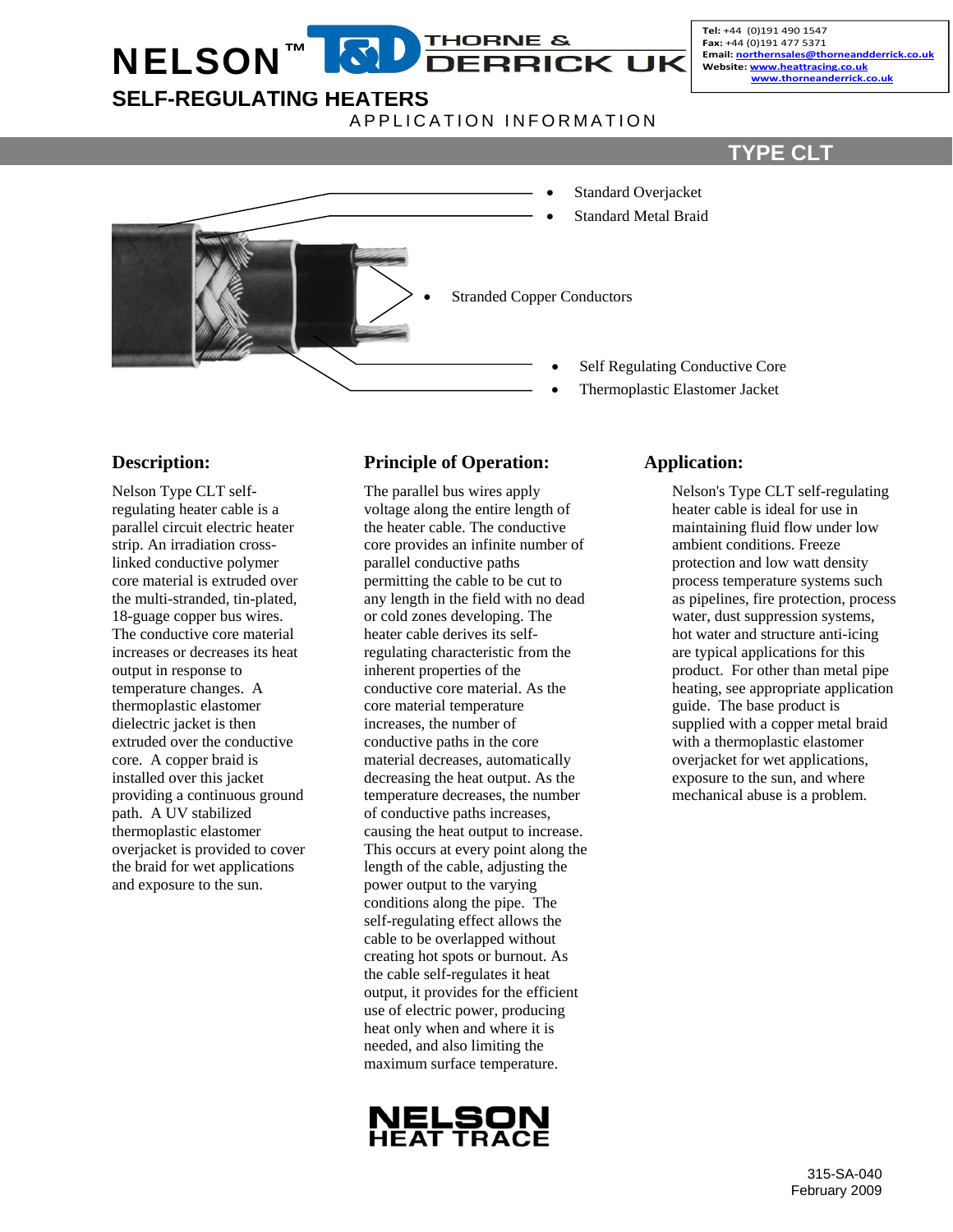# NELSON™ **PIPING FREEZE PROTECTION**

#### APPLICATION INFORMATION

#### **TYPE CLT**

#### **Cable Selection @ 0**°**F Minimum Ambient Temperature**

| <b>Application Design Conditions</b> |  |  |  |  |  |  |  |  |  |
|--------------------------------------|--|--|--|--|--|--|--|--|--|
| 40 F                                 |  |  |  |  |  |  |  |  |  |
| Fiberglass                           |  |  |  |  |  |  |  |  |  |
| $20$ MPH                             |  |  |  |  |  |  |  |  |  |
| 10%                                  |  |  |  |  |  |  |  |  |  |
| GT-6 Fiberglass Tape                 |  |  |  |  |  |  |  |  |  |
|                                      |  |  |  |  |  |  |  |  |  |

**Metallic Pipe Applications\*** include Carbon Steel, Stainless Steel and Copper pipe. **Non-Metallic Pipe Applications\*** include FRP, PVC, CPVC, HDPE, ABS and Polypropylene.

The information in the tables below represents the wattage of cable necessary to meet the Design Conditions. CLT3 =  $3$ ,  $CLT5 = 5$ ,  $CLT8 = 8$ . If a single pass of cable does not satisfy the heat loss requirement, then multiple passes are shown. Example: *5(2)* (two passes of *5* watt product).

|                    |                           |                              |                           | <b>Metallic Pipe Applications *</b> |                           |                                         |                           |                             |                  |                             |  |
|--------------------|---------------------------|------------------------------|---------------------------|-------------------------------------|---------------------------|-----------------------------------------|---------------------------|-----------------------------|------------------|-----------------------------|--|
| <b>208 VAC</b>     |                           |                              |                           |                                     |                           |                                         |                           |                             |                  |                             |  |
| <b>Insulation</b>  |                           | Pipe Size (in inches)        |                           |                                     |                           |                                         |                           |                             |                  |                             |  |
| <b>Thickness</b>   | 0.50                      | 0.75                         | 1.00                      | 1.50                                | 2.00                      | 2.50                                    | 3.00                      | 4.00                        | 6.00             | 8.00                        |  |
| $\overline{0.5"}$  | 3                         | $\mathfrak{Z}$               | 5                         | 5                                   | 5                         | 8                                       | 8                         | 8                           | 8(2)             | 8(2)                        |  |
| 1.0"               | $\mathfrak{Z}$            | $\mathfrak{Z}$               | $\mathfrak{Z}$            | $\mathfrak{Z}$                      | 5                         | 5                                       | 5                         | 5                           | 8                | 8                           |  |
| $\overline{1.5}$ " | $\mathfrak{Z}$            | $\mathfrak{Z}$               | $\mathfrak{Z}$            | $\mathfrak{Z}$                      | $\mathfrak{Z}$            | $\mathfrak{Z}$                          | 5                         | 5                           | $\overline{5}$   | $\boldsymbol{8}$            |  |
| 2.0"               | $\overline{\mathfrak{z}}$ | $\mathfrak{Z}$               | $\mathfrak{Z}$            | $\mathfrak{Z}$                      | $\mathfrak{Z}$            | $\mathfrak{Z}$                          | $\mathfrak{Z}$            | 5                           | 5                | $\overline{5}$              |  |
| 120/240 VAC        |                           |                              |                           |                                     |                           |                                         |                           |                             |                  |                             |  |
| <b>Insulation</b>  |                           | Pipe Size (in inches)        |                           |                                     |                           |                                         |                           |                             |                  |                             |  |
| <b>Thickness</b>   | 0.50                      | 0.75                         | 1.00                      | 1.50                                | 2.00                      | 2.50                                    | 3.00                      | 4.00                        | 6.00             | 8.00                        |  |
| 0.5"               | 3                         | 3                            | 3                         | 5                                   | 5                         | 5                                       | 8                         | 8                           | 5(2)             | 8(2)                        |  |
| 1.0"               | $\mathfrak{Z}$            | $\mathfrak{Z}$               | $\mathfrak{Z}$            | $\mathfrak{Z}$                      | $\mathfrak{Z}$            | $\mathfrak{Z}$                          | $\overline{5}$            | 5                           | 8                | $\boldsymbol{8}$            |  |
| 1.5"               | $\mathfrak{Z}$            | $\mathfrak{Z}$               | $\mathfrak{Z}$            | $\mathfrak{Z}$                      | $\mathfrak{Z}$            | $\mathfrak{Z}$                          | $\mathfrak{Z}$            | $\mathfrak{Z}$              | $\overline{5}$   | $\overline{5}$              |  |
| 2.0"               | $\mathfrak{Z}$            | $\mathfrak{Z}$               | $\mathfrak{Z}$            | $\mathfrak{Z}$                      | $\mathfrak{Z}$            | $\mathfrak{Z}$                          | $\mathfrak{Z}$            | $\mathfrak{Z}$              | 5                | $\overline{5}$              |  |
| 277 VAC @          |                           |                              |                           |                                     |                           |                                         |                           |                             |                  |                             |  |
| <b>Insulation</b>  | Pipe Size (in inches)     |                              |                           |                                     |                           |                                         |                           |                             |                  |                             |  |
| <b>Thickness</b>   | 0.50                      | 0.75                         | 1.00                      | 1.50                                | 2.00                      | 2.50                                    | 3.00                      | 4.00                        | 6.00             | 8.00                        |  |
| 0.5"               | 3                         | 3                            | 3                         | 3                                   | 3                         | 5                                       | 5                         | 8                           | 5(2)             | 8(2)                        |  |
| 1.0"               | $\overline{\mathbf{3}}$   | $\mathfrak{Z}$               | $\mathfrak{Z}$            | $\mathfrak{Z}$                      | $\mathfrak{Z}$            | $\mathfrak{Z}$                          | $\mathfrak{Z}$            | $\mathfrak{Z}$              | 5                | 5                           |  |
| 1.5"               | $\overline{\mathfrak{z}}$ | $\mathfrak{Z}$               | $\mathfrak{Z}$            | $\mathfrak{Z}$                      | $\mathfrak{Z}$            | $\mathfrak{Z}$                          | $\mathfrak{Z}$            | $\mathfrak{Z}$              | $\mathfrak{Z}$   | $\overline{5}$              |  |
| 2.0"               | $\mathfrak{Z}$            | $\mathfrak{Z}$               | $\overline{\mathcal{Z}}$  | $\mathfrak{Z}$                      | $\mathfrak{Z}$            | $\mathfrak{Z}$                          | $\overline{\mathfrak{z}}$ | $\overline{\mathfrak{z}}$   | $\mathfrak{Z}$   | $\overline{\mathcal{E}}$    |  |
|                    |                           |                              |                           |                                     |                           |                                         |                           |                             |                  |                             |  |
|                    |                           |                              |                           |                                     |                           | <b>Non-Metallic Pipe Applications *</b> |                           |                             |                  |                             |  |
| <b>208 VAC</b>     |                           |                              |                           |                                     |                           |                                         |                           |                             |                  |                             |  |
| <b>Insulation</b>  |                           | <b>Pipe Size (in inches)</b> |                           |                                     |                           |                                         |                           |                             |                  |                             |  |
| <b>Thickness</b>   | 0.50                      | 0.75                         | 1.00                      | 1.50                                | 2.00                      | 2.50                                    | 3.00                      | 4.00                        | 6.00             | 8.00                        |  |
| 0.5"               | 5                         | 5                            | 5                         | 8                                   | 8                         | 5(2)                                    | 8(2)                      | $\overline{\mathcal{8}(2)}$ |                  |                             |  |
| 1.0"               | $\overline{\mathfrak{z}}$ | $\mathfrak{Z}$               | 5                         | $\overline{5}$                      | 5                         | $\boldsymbol{8}$                        | $\boldsymbol{8}$          | $\boldsymbol{8}$            | 8(2)             | $\overline{\mathcal{8}(2)}$ |  |
| 1.5"               | $\overline{\mathbf{3}}$   | $\mathfrak{Z}$               | $\overline{\mathcal{E}}$  | $\overline{5}$                      | $\overline{5}$            | $\overline{5}$                          | $\overline{5}$            | $\overline{\delta}$         | 8                | $\overline{\mathcal{8}(2)}$ |  |
| 2.0"               | $\mathfrak{Z}$            | $\mathfrak{Z}$               | $\mathfrak{Z}$            | $\mathfrak{Z}$                      | 5                         | 5                                       | $\overline{5}$            | $\overline{5}$              | $\boldsymbol{8}$ | 8                           |  |
| 120/240 VAC        |                           |                              |                           |                                     |                           |                                         |                           |                             |                  |                             |  |
| <b>Insulation</b>  |                           | Pipe Size (in inches)        |                           |                                     |                           |                                         |                           |                             |                  |                             |  |
| <b>Thickness</b>   | 0.50                      | 0.75                         | 1.00                      | 1.50                                | 2.00                      | 2.50                                    | 3.00                      | 4.00                        | 6.00             | 8.00                        |  |
| 0.5"               | 3                         | 5                            | 5                         | $\boldsymbol{8}$                    | 8                         | 8                                       | 5(2)                      | 8(2)                        |                  |                             |  |
| 1.0"               | $\overline{\mathfrak{z}}$ | $\overline{\mathfrak{z}}$    | $\overline{\mathfrak{z}}$ | $\overline{5}$                      | 5                         | $\overline{5}$                          | $\boldsymbol{8}$          | $\boldsymbol{8}$            | 5(2)             | 8(2)                        |  |
| 1.5"               | $\overline{\mathfrak{z}}$ | $\overline{\mathbf{3}}$      | $\overline{\mathbf{3}}$   | $\overline{\mathbf{3}}$             | $\overline{\mathfrak{z}}$ | $\overline{5}$                          | $\overline{5}$            | 5                           | $\boldsymbol{8}$ | 5(2)                        |  |
| 2.0"               | $\overline{\mathbf{3}}$   | $\mathfrak{Z}$               | $\mathfrak{Z}$            | $\mathfrak{Z}$                      | $\overline{\mathbf{3}}$   | $\mathfrak{Z}$                          | $\overline{\mathbf{3}}$   | $\overline{5}$              | $\boldsymbol{8}$ | $\boldsymbol{8}$            |  |
| <b>277 VAC</b>     |                           |                              |                           |                                     |                           |                                         |                           |                             |                  |                             |  |
| Inculation         |                           | Pine Size (in inches)        |                           |                                     |                           |                                         |                           |                             |                  |                             |  |

| 1115ulativii              |      | <b>THE ORE (III IIICHES)</b> |      |      |      |      |             |      |                |      |
|---------------------------|------|------------------------------|------|------|------|------|-------------|------|----------------|------|
| <b>Thickness</b>          | 0.50 | 0.75                         | 1.00 | 1.50 | 2.00 | 2.50 | 3.00        | 4.00 | 6.00           | 8.00 |
| 0.5"                      |      |                              |      |      |      |      | 572<br>ے ار | 5(2) | 8(2)           |      |
| $\Omega$<br>IJ.           |      |                              |      |      |      |      |             |      | $\sim$<br>2(2) | ジレ   |
| $F$ <sup>22</sup><br>ر. د |      |                              |      |      |      |      |             |      |                |      |
| 2.0"                      |      |                              |      |      |      |      |             |      |                |      |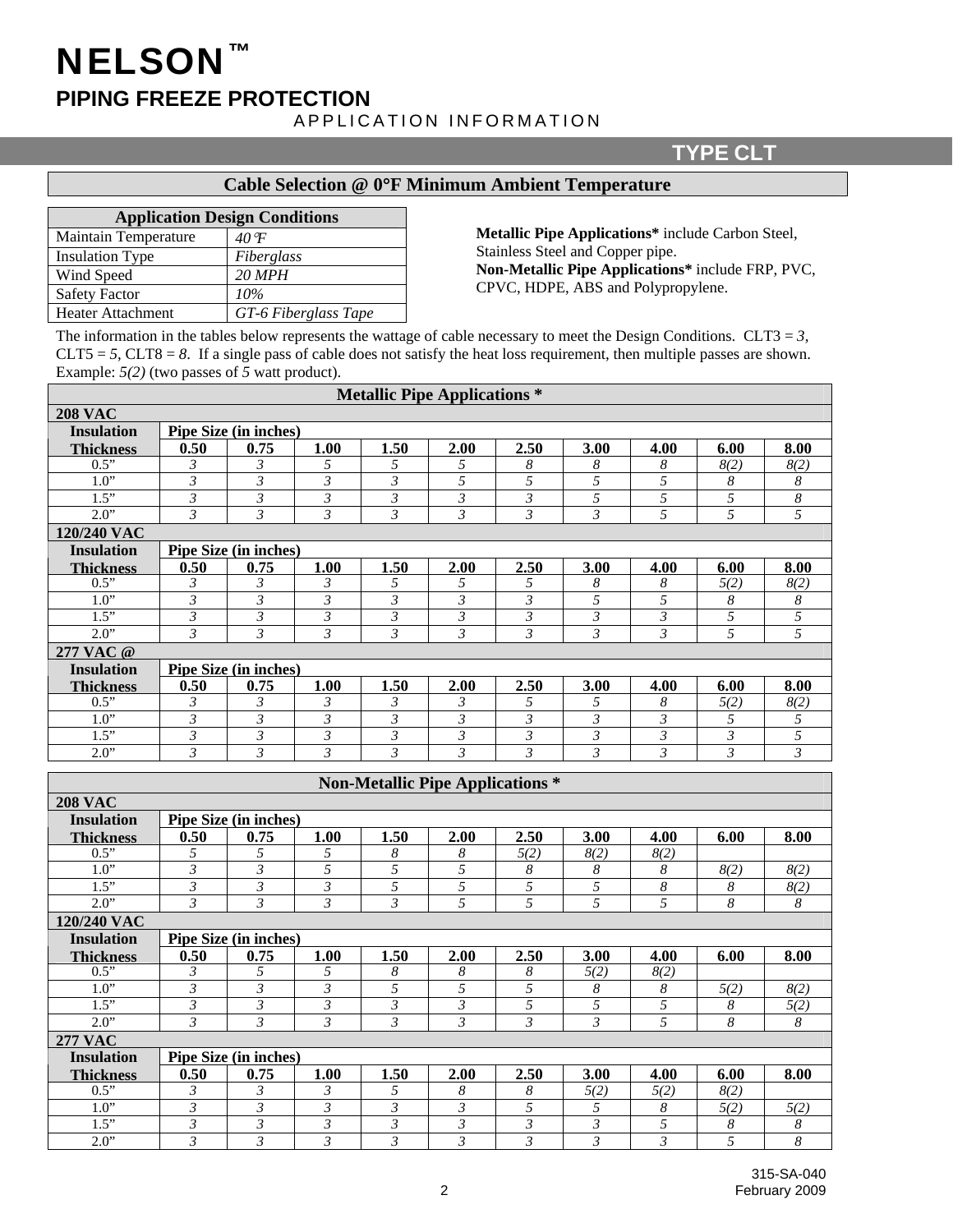# NELSON™ **PIPING FREEZE PROTECTION**  APPLICATION INFORMATION

## **TYPE CLT**

#### **Cable Selection @ -20**°**F Minimum Ambient Temperature**

| <b>Application Design Conditions</b> |                      |  |  |  |  |  |  |  |
|--------------------------------------|----------------------|--|--|--|--|--|--|--|
| Maintain Temperature                 | $40^{\circ}F$        |  |  |  |  |  |  |  |
| <b>Insulation Type</b>               | Fiberglass           |  |  |  |  |  |  |  |
| Wind Speed                           | $20$ MPH             |  |  |  |  |  |  |  |
| <b>Safety Factor</b>                 | 10%                  |  |  |  |  |  |  |  |
| Heater Attachment                    | GT-6 Fiberglass Tape |  |  |  |  |  |  |  |

**Metallic Pipe Applications\*** include Carbon Steel, Stainless Steel and Copper pipe. **Non-Metallic Pipe Applications\*** include FRP, PVC, CPVC, HDPE, ABS and Polypropylene.

The information in the tables below represents the wattage of cable necessary to meet the Design Conditions. CLT3 =  $3$ , CLT5  $=$  5, CLT8  $=$  8. If a single pass of cable does not satisfy the heat loss requirement, then multiple passes are shown. Example: *5(2)* (two passes of *5* watt product).

|                   | <b>Metallic Pipe Applications *</b> |                       |                |                |                |                |      |      |      |      |  |
|-------------------|-------------------------------------|-----------------------|----------------|----------------|----------------|----------------|------|------|------|------|--|
| <b>208 VAC</b>    |                                     |                       |                |                |                |                |      |      |      |      |  |
| <b>Insulation</b> | Pipe Size (in inches)               |                       |                |                |                |                |      |      |      |      |  |
| <b>Thickness</b>  | 0.50                                | 0.75                  | 1.00           | 1.50           | 2.00           | 2.50           | 3.00 | 4.00 | 6.00 | 8.00 |  |
| 0.5"              | 5                                   | 5                     | 5              | 8              | 8              | 8              |      |      |      |      |  |
| 1.0"              | 3                                   | 3                     | 5              | 5              | 5              | 5              | 8    | 8    | 5(2) | 8(2) |  |
| 1.5"              | $\mathfrak{Z}$                      | 3                     | $\mathfrak{Z}$ | 5              | 5              | 5              | 5    | 8    | 8    | 5(2) |  |
| 2.0"              | 3                                   | 3                     | 3              | $\mathfrak{Z}$ | $\mathfrak{Z}$ | 5              | 5    | 5    | 8    | 8    |  |
| 120/240 VAC       |                                     |                       |                |                |                |                |      |      |      |      |  |
| <b>Insulation</b> | Pipe Size (in inches)               |                       |                |                |                |                |      |      |      |      |  |
| <b>Thickness</b>  | 0.50                                | 0.75                  | 1.00           | 1.50           | 2.00           | 2.50           | 3.00 | 4.00 | 6.00 | 8.00 |  |
| 0.5"              | 3                                   | 5                     | 5              | 5              | 8              | 8              |      |      |      |      |  |
| 1.0"              | 3                                   | 3                     | $\mathfrak{Z}$ | $\mathfrak{Z}$ | 5              | 5              | 5    | 8    | 8    | 5(2) |  |
| 1.5"              | 3                                   | 3                     | 3              | $\mathfrak{Z}$ | 3              | $\mathfrak{Z}$ | 5    | 5    | 8    | 8    |  |
| 2.0"              | 3                                   | 3                     | 3              | 3              | 3              | 3              | 3    | 5    | 5    | 8    |  |
| <b>277 VAC</b>    |                                     |                       |                |                |                |                |      |      |      |      |  |
| <b>Insulation</b> |                                     | Pipe Size (in inches) |                |                |                |                |      |      |      |      |  |
| <b>Thickness</b>  | 0.50                                | 0.75                  | 1.00           | 1.50           | 2.00           | 2.50           | 3.00 | 4.00 | 6.00 | 8.00 |  |
| 0.5"              | 3                                   | 3                     | 3              | 5              | 5              | 8              | 8    | 5(2) | 8(2) |      |  |
| 1.0"              | 3                                   | 3                     | $\mathfrak{Z}$ | $\mathfrak{Z}$ | 3              | 3              | 5    | 5    | 8    | 5(2) |  |
| 1.5"              | 3                                   | 3                     | $\mathfrak{Z}$ | $\mathfrak{Z}$ | 3              | 3              | 3    | 5    | 5    | 8    |  |
| 2.0"              |                                     |                       | $\mathfrak{Z}$ | $\mathfrak{Z}$ | 3              | $\mathfrak{Z}$ | 3    | 3    | 5    | 5    |  |

| <b>Non-Metallic Pipe Applications *</b> |                       |                       |      |      |      |                |                  |      |      |      |
|-----------------------------------------|-----------------------|-----------------------|------|------|------|----------------|------------------|------|------|------|
| <b>208 VAC</b>                          |                       |                       |      |      |      |                |                  |      |      |      |
| <b>Insulation</b>                       |                       | Pipe Size (in inches) |      |      |      |                |                  |      |      |      |
| <b>Thickness</b>                        | 0.50                  | 0.75                  | 1.00 | 1.50 | 2.00 | 2.50           | 3.00             | 4.00 | 6.00 | 8.00 |
| 0.5"                                    | 8                     | 8                     | 8    | 5(2) | 8(2) | 8(2)           |                  |      |      |      |
| 1.0"                                    | 5                     | 5                     | 5    | 8    | 8    | 8              | 5(2)             | 8(2) |      |      |
| 1.5"                                    | 3                     | 5                     | 5    | 5    | 8    | 8              | 8                | 5(2) | 8(2) | 8(2) |
| 2.0"                                    | 3                     | 3                     | 5    | 5    | 5    | 5              | $\boldsymbol{8}$ | 8    | 5(2) | 8(2) |
| 120/240 VAC                             |                       |                       |      |      |      |                |                  |      |      |      |
| <b>Insulation</b>                       | Pipe Size (in inches) |                       |      |      |      |                |                  |      |      |      |
| <b>Thickness</b>                        | 0.50                  | 0.75                  | 1.00 | 1.50 | 2.00 | 2.50           | 3.00             | 4.00 | 6.00 | 8.00 |
| 0.5"                                    | 5                     | 5                     | 8    | 5(2) | 5(2) | 8(2)           | 8(2)             |      |      |      |
| 1.0"                                    | 3                     | 5                     | 5    | 5    | 8    | 8              | 8                | 5(2) | 8(2) |      |
| 1.5"                                    | 3                     | $\mathfrak{Z}$        | 3    | 5    | 5    | 5              | 8                | 8    | 5(2) | 8(2) |
| 2.0"                                    | 3                     | 3                     | 3    | 3    | 5    | 5              | 5                | 8    | 8    | 5(2) |
| <b>277 VAC</b>                          |                       |                       |      |      |      |                |                  |      |      |      |
| <b>Insulation</b>                       |                       | Pipe Size (in inches) |      |      |      |                |                  |      |      |      |
| <b>Thickness</b>                        | 0.50                  | 0.75                  | 1.00 | 1.50 | 2.00 | 2.50           | 3.00             | 4.00 | 6.00 | 8.00 |
| 0.5"                                    | 5.                    | 5                     | 5    | 8    | 5(2) | 5(2)           | 8(2)             | 8(2) |      |      |
| 1.0"                                    | 3                     | 3                     | 3    | 5    | 5    | 8              | 8                | 5(2) | 8(2) |      |
| 1.5"                                    | $\mathfrak{Z}$        | $\mathfrak{Z}$        | 3    | 3    | 5    | 5              | 5                | 8    | 5(2) | 8(2) |
| 2.0"                                    | 3                     | 3                     | 3    | 3    | 3    | $\mathfrak{Z}$ | 5                | 5    | 8    | 5(2) |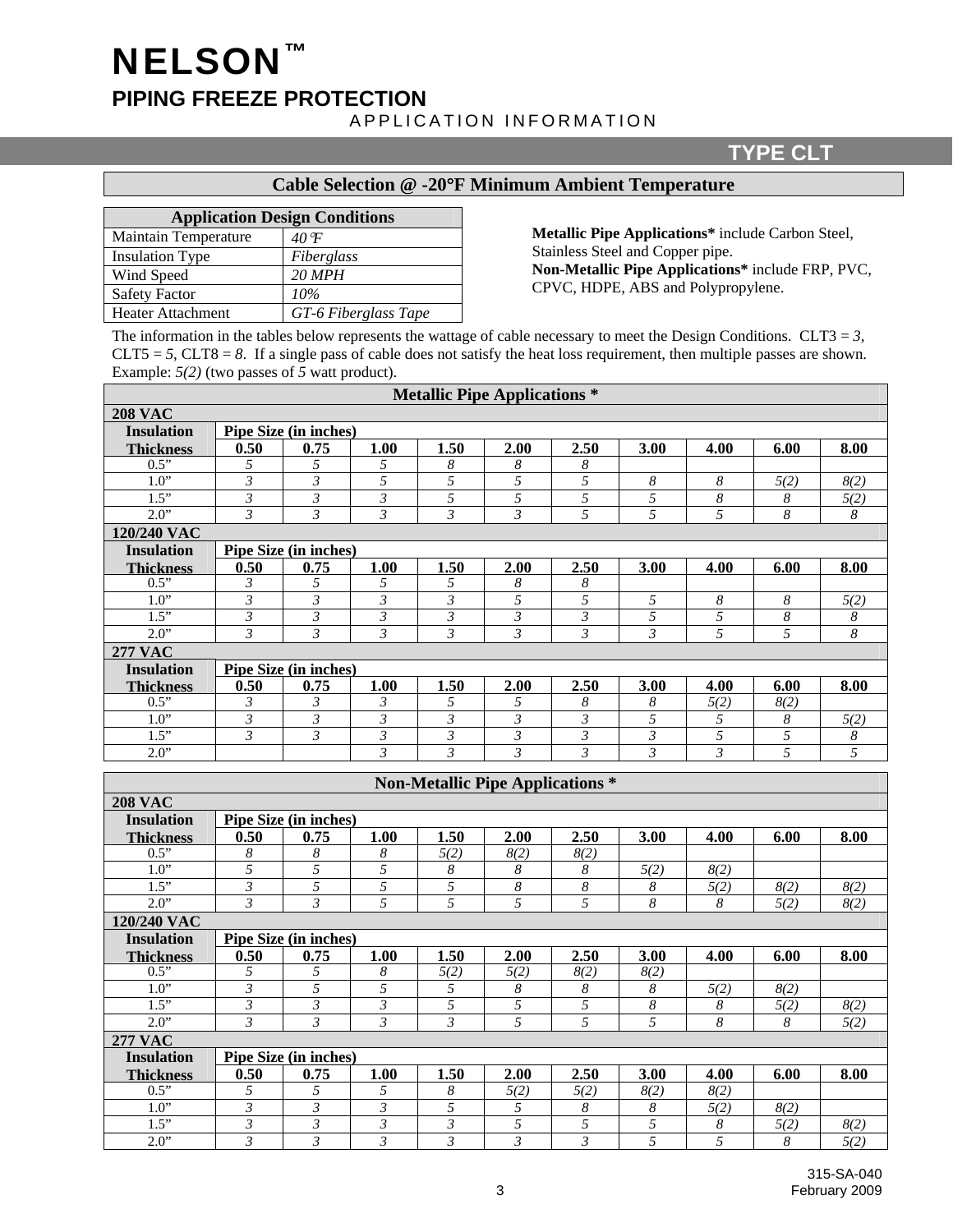# **PIPING FREEZE PROTECTION**

NELSON™

#### APPLICATION INFORMATION

#### **TYPE CLT**

## **Cable Selection @ -40**°**F Minimum Ambient Temperature**

| <b>Application Design Conditions</b> |                      |  |  |  |  |  |  |  |  |
|--------------------------------------|----------------------|--|--|--|--|--|--|--|--|
| Maintain Temperature                 | $40^{\circ}F$        |  |  |  |  |  |  |  |  |
| <b>Insulation Type</b>               | Fiberglass           |  |  |  |  |  |  |  |  |
| Wind Speed                           | $20$ MPH             |  |  |  |  |  |  |  |  |
| <b>Safety Factor</b>                 | 10%                  |  |  |  |  |  |  |  |  |
| Heater Attachment                    | GT-6 Fiberglass Tape |  |  |  |  |  |  |  |  |

**Metallic Pipe Applications\*** include Carbon Steel, Stainless Steel and Copper pipe. **Non-Metallic Pipe Applications\*** include FRP, PVC, CPVC, HDPE, ABS and Polypropylene.

The information in the tables below represents the wattage of cable necessary to meet the Design Conditions. CLT3 =  $3$ ,  $CLT5 = 5$ ,  $CLT8 = 8$ . If a single pass of cable does not satisfy the heat loss requirement, then multiple passes are shown. Example: *5(2)* (two passes of *5* watt product).

| <b>Metallic Pipe Applications *</b> |                              |                       |                |                |      |      |      |      |      |      |  |
|-------------------------------------|------------------------------|-----------------------|----------------|----------------|------|------|------|------|------|------|--|
| <b>208 VAC</b>                      |                              |                       |                |                |      |      |      |      |      |      |  |
| <b>Insulation</b>                   | Pipe Size (in inches)        |                       |                |                |      |      |      |      |      |      |  |
| <b>Thickness</b>                    | 0.50                         | 0.75                  | 1.00           | 1.50           | 2.00 | 2.50 | 3.00 | 4.00 | 6.00 | 8.00 |  |
| 0.5"                                | 5                            | 8                     | 8              | 8              | 5(2) | 8(2) | 8(2) | 8(2) |      |      |  |
| 1.0"                                | 5                            | 5                     | 5              | 5              | 8    | 8    | 8    | 5(2) | 8(2) | 8(2) |  |
| 1.5"                                | 3                            | 3                     | 5              | 5              | 5    | 5    | 8    | 8    | 5(2) | 8(2) |  |
| 2.0"                                | 3                            | 3                     | $\mathfrak{Z}$ | 5              | 5    | 5    | 5    | 8    | 8    | 5(2) |  |
| 120/240 VAC                         |                              |                       |                |                |      |      |      |      |      |      |  |
| <b>Insulation</b>                   | <b>Pipe Size (in inches)</b> |                       |                |                |      |      |      |      |      |      |  |
| <b>Thickness</b>                    | 0.50                         | 0.75                  | 1.00           | 1.50           | 2.00 | 2.50 | 3.00 | 4.00 | 6.00 | 8.00 |  |
| 0.5"                                | 5                            | 5                     | 5              | 8              | 8    | 5(2) | 8(2) | 8(2) |      |      |  |
| 1.0"                                | 3                            | 3                     | 3              | 5              | 5    | 8    | 8    | 8    | 8(2) | 8(2) |  |
| 1.5"                                | 3                            | 3                     | 3              | 3              | 5    | 5    | 5    | 8    | 8    | 5(2) |  |
| 2.0"                                | 3                            | 3                     | $\mathfrak{Z}$ | $\mathfrak{Z}$ | 3    | 5    | 5    | 5    | 8    | 8    |  |
| <b>277 VAC</b>                      |                              |                       |                |                |      |      |      |      |      |      |  |
| <b>Insulation</b>                   |                              | Pipe Size (in inches) |                |                |      |      |      |      |      |      |  |
| <b>Thickness</b>                    | 0.50                         | 0.75                  | 1.00           | 1.50           | 2.00 | 2.50 | 3.00 | 4.00 | 6.00 | 8.00 |  |
| 0.5"                                | 3                            | 5                     | 5              | 8              | 8    | 5(2) | 5(2) | 8(2) |      |      |  |
| 1.0"                                | 3                            | 3                     | $\mathfrak{Z}$ | $\mathfrak{Z}$ | 5    | 5    | 5    | 8    | 5(2) | 8(2) |  |
| 1.5"                                | 3                            | 3                     | 3              | 3              | 3    | 3    | 5    | 5    | 8    | 5(2) |  |
| 2.0"                                |                              |                       | 3              | 3              | 3    | 3    | 3    | 5    | 5    | 8    |  |

| <b>Non-Metallic Pipe Applications *</b> |                       |                       |                |      |      |      |      |      |      |      |  |
|-----------------------------------------|-----------------------|-----------------------|----------------|------|------|------|------|------|------|------|--|
| <b>208 VAC</b>                          |                       |                       |                |      |      |      |      |      |      |      |  |
| <b>Insulation</b>                       | Pipe Size (in inches) |                       |                |      |      |      |      |      |      |      |  |
| <b>Thickness</b>                        | 0.50                  | 0.75                  | 1.00           | 1.50 | 2.00 | 2.50 | 3.00 | 4.00 | 6.00 | 8.00 |  |
| 0.5"                                    | 8                     | 8                     | 5(2)           | 8(2) | 8(2) |      |      |      |      |      |  |
| 1.0"                                    | 5                     | 8                     | 8              | 8    | 5(2) | 8(2) | 8(2) | 8(2) |      |      |  |
| 1.5"                                    | 5                     | 5                     | 5              | 8    | 8    | 8    | 5(2) | 8(2) | 8(2) |      |  |
| 2.0"                                    | 5                     | 5                     | 5              | 5    | 8    | 8    | 8    | 5(2) | 8(2) | 8(2) |  |
| 120/240 VAC                             |                       |                       |                |      |      |      |      |      |      |      |  |
| <b>Insulation</b>                       | Pipe Size (in inches) |                       |                |      |      |      |      |      |      |      |  |
| <b>Thickness</b>                        | 0.50                  | 0.75                  | 1.00           | 1.50 | 2.00 | 2.50 | 3.00 | 4.00 | 6.00 | 8.00 |  |
| 0.5"                                    | 8                     | 8                     | 8              | 8(2) | 8(2) | 8(2) |      |      |      |      |  |
| 1.0"                                    | 5                     | 5                     | 5              | 8    | 8    | 5(2) | 5(2) | 8(2) |      |      |  |
| 1.5"                                    | 3                     | 5                     | 5              | 5    | 8    | 8    | 8    | 5(2) | 8(2) |      |  |
| 2.0"                                    | 3                     | 3                     | 5              | 5    | 5    | 8    | 8    | 8    | 5(2) | 8(2) |  |
| <b>277 VAC</b>                          |                       |                       |                |      |      |      |      |      |      |      |  |
| <b>Insulation</b>                       |                       | Pipe Size (in inches) |                |      |      |      |      |      |      |      |  |
| <b>Thickness</b>                        | 0.50                  | 0.75                  | 1.00           | 1.50 | 2.00 | 2.50 | 3.00 | 4.00 | 6.00 | 8.00 |  |
| 0.5"                                    | 5                     | 8                     | 8              | 5(2) | 8(2) | 8(2) |      |      |      |      |  |
| 1.0"                                    | 3                     | 3                     | 5              | 8    | 8    | 5(2) | 5(2) | 8(2) |      |      |  |
| 1.5"                                    | 3                     | $\mathfrak{Z}$        | $\mathfrak{Z}$ | 5    | 5    | 8    | 8    | 5(2) | 8(2) | 8(2) |  |
| 2.0"                                    | 3                     | 3                     | $\mathfrak{Z}$ | 3    | 5    | 5    | 5    | 8    | 5(2) | 8(2) |  |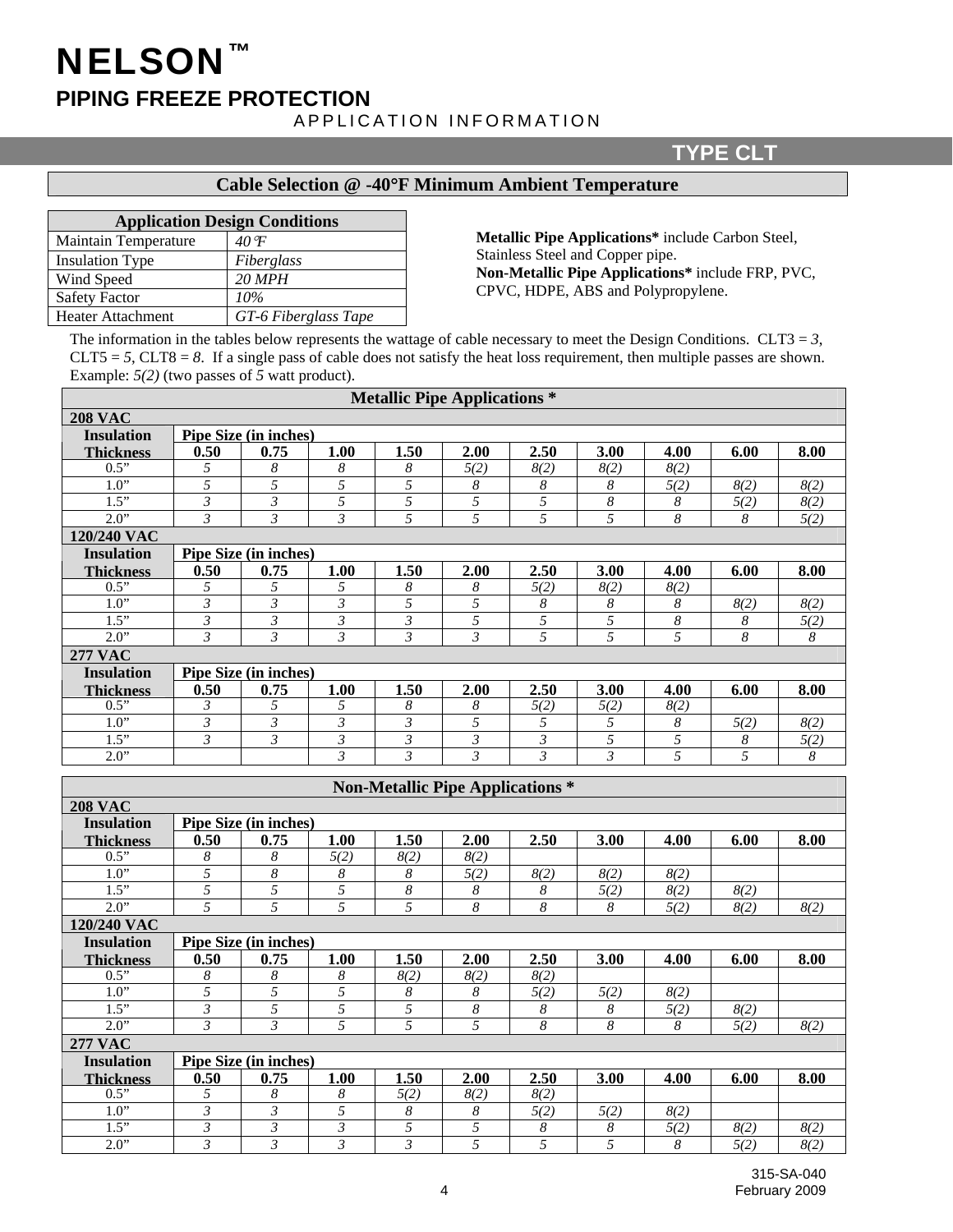# **NELSON PIPING FREEZE PROTECTION**  APPLICATION INFORMATION

## **TYPE CLT**

| <b>Performance and Rating Data:</b>   |                |                |                |                |                |                |  |  |  |  |  |
|---------------------------------------|----------------|----------------|----------------|----------------|----------------|----------------|--|--|--|--|--|
| <b>Catalog No.</b>                    | CLT3           | CLT5           | CLT8           | <b>CLT23</b>   | <b>CLT25</b>   | <b>CLT28</b>   |  |  |  |  |  |
|                                       |                |                |                |                |                |                |  |  |  |  |  |
| Voltage (VAC)                         | 120            | 120            | 120            | 240            | 240            | 240            |  |  |  |  |  |
| Power Output @ $40^{\circ}$ F (W/ft.) | 3.2            | 5.4            | 8.6            | 3.2            | 5.4            | 8.6            |  |  |  |  |  |
| Maximum Segment Length (ft.)          | 221            | 178            | 142            | 533            | 458            | 347            |  |  |  |  |  |
| Minimum Installation Temp (°F)        | $-35^{\circ}F$ | $-35^{\circ}F$ | $-35^{\circ}F$ | $-35^{\circ}F$ | $-35^{\circ}F$ | $-35^{\circ}F$ |  |  |  |  |  |
| Current Load (amp/foot):              |                |                |                |                |                |                |  |  |  |  |  |
| $0^{\circ}$ F Start-up<br>At          | .072           | .100           | .143           | .036           | .050           | .071           |  |  |  |  |  |
| At $-20^{\circ}$ F Start-up           | .080           | .111           | .158           | .040           | .056           | .079           |  |  |  |  |  |
| At $-40^{\circ}$ F Start-up           | .088           | .122           | .174           | .044           | .061           | .087           |  |  |  |  |  |

**Note: Amp/Foot values include 20% breaker derating per National Electrical Code.** 

#### **Circuit Breaker Selection:**

|           |                 | <b>Maximum Length (feet) Vs Circuit Breaker Size</b> |               |     |     |     |               |            |  |
|-----------|-----------------|------------------------------------------------------|---------------|-----|-----|-----|---------------|------------|--|
|           | Start-Up        |                                                      | <b>120VAC</b> |     |     |     | <b>240VAC</b> |            |  |
| Watts/Ft. | Temp.           | 15A                                                  | 20A           | 30A | 15A | 20A | 30A           | <b>40A</b> |  |
| 3         | $40^{\circ}$ F  | 268                                                  | 358           | 537 | 537 | 716 | 1074          | 1432       |  |
|           | $0^{\circ}F$    | 208                                                  | 277           | 416 | 416 | 555 | 832           | 1110       |  |
|           | $-20^{\circ}F$  | 187                                                  | 249           | 374 | 374 | 499 | 748           | 998        |  |
|           | $-40^{\circ}F$  | 170                                                  | 226           | 340 | 340 | 453 | 679           | 906        |  |
|           | $40^{\circ}F$   | 192                                                  | 256           | 384 | 384 | 511 | 767           | 1023       |  |
|           | $0^{\circ}$ F   | 150                                                  | 199           | 299 | 299 | 399 | 598           | 798        |  |
|           | $-20^{\circ}F$  | 135                                                  | 180           | 269 | 269 | 359 | 539           | 718        |  |
|           | $-40^{\circ}$ F | 123                                                  | 163           | 245 | 245 | 327 | 490           | 654        |  |
| 8         | $40^{\circ}F$   | 134                                                  | 179           | 269 | 269 | 358 | 537           | 716        |  |
|           | $0^{\circ}F$    | 105                                                  | 140           | 210 | 210 | 280 | 421           | 561        |  |
|           | $-20^\circ F$   | 95                                                   | 127           | 190 | 190 | 253 | 380           | 506        |  |
|           | $-40^{\circ}F$  | 86                                                   | 115           | 173 | 173 | 231 | 346           | 461        |  |

Notes:

- 1. Maximum segment length is the maximum continuous heater run with minimal voltage drop. For breaker loading, multiple heater segments can be installed in parallel providing no individual length is longer than the maximum published segment length. For voltages other than 240VAC, multiply the amps/foot value in the table above by the power adjustment value below, then divide full breaker amperage rating by the adjusted value to determine maximum total footage allowed.
- 2. Circuit breakers are sized per Article 427-4 of the 1999 National Electrical Code.
- 3. Article 427-22 of the National Electrical Code requires ground-fault equipment protection for each branch circuit supplying electric heating equipment. Electrical connections should be made by a licensed electrician.
- 4. Cable Selection Tables are designed for product selection over a wide range of piping materials. For specific applications utilizing heat transfer aids, such as AT-50 aluminum foil tape, consult your Nelson products representative.

#### **Voltage Adjustment:**

Use of Type CLT products at other than nominal voltages requires minor adjustments in power and maximum segment lengths.

| <b>Adjustment Multiplier</b>   |              |        |              |        |  |  |  |  |  |  |
|--------------------------------|--------------|--------|--------------|--------|--|--|--|--|--|--|
| <b>277VAC</b><br><b>208VAC</b> |              |        |              |        |  |  |  |  |  |  |
| <b>Product</b>                 | <b>Power</b> | Length | <b>Power</b> | Length |  |  |  |  |  |  |
| CLT23                          | .71          | 1.04   | 1.34         | .98    |  |  |  |  |  |  |
| CLT25                          | .80          | 1.01   | 1.22         | 1.02   |  |  |  |  |  |  |
| LT28                           | 87           | .00    | 1.12         | .02    |  |  |  |  |  |  |

#### **Catalog Numbers:**

|                | Overjacketed |            |            |  |
|----------------|--------------|------------|------------|--|
| <b>Voltage</b> |              |            |            |  |
| $120$ VAC      | CLT3-JT      | CLT5-JT    | CLT8-JT    |  |
| 240VAC         | $CLT23-JT$   | $CLT25-TT$ | $CLT28-JT$ |  |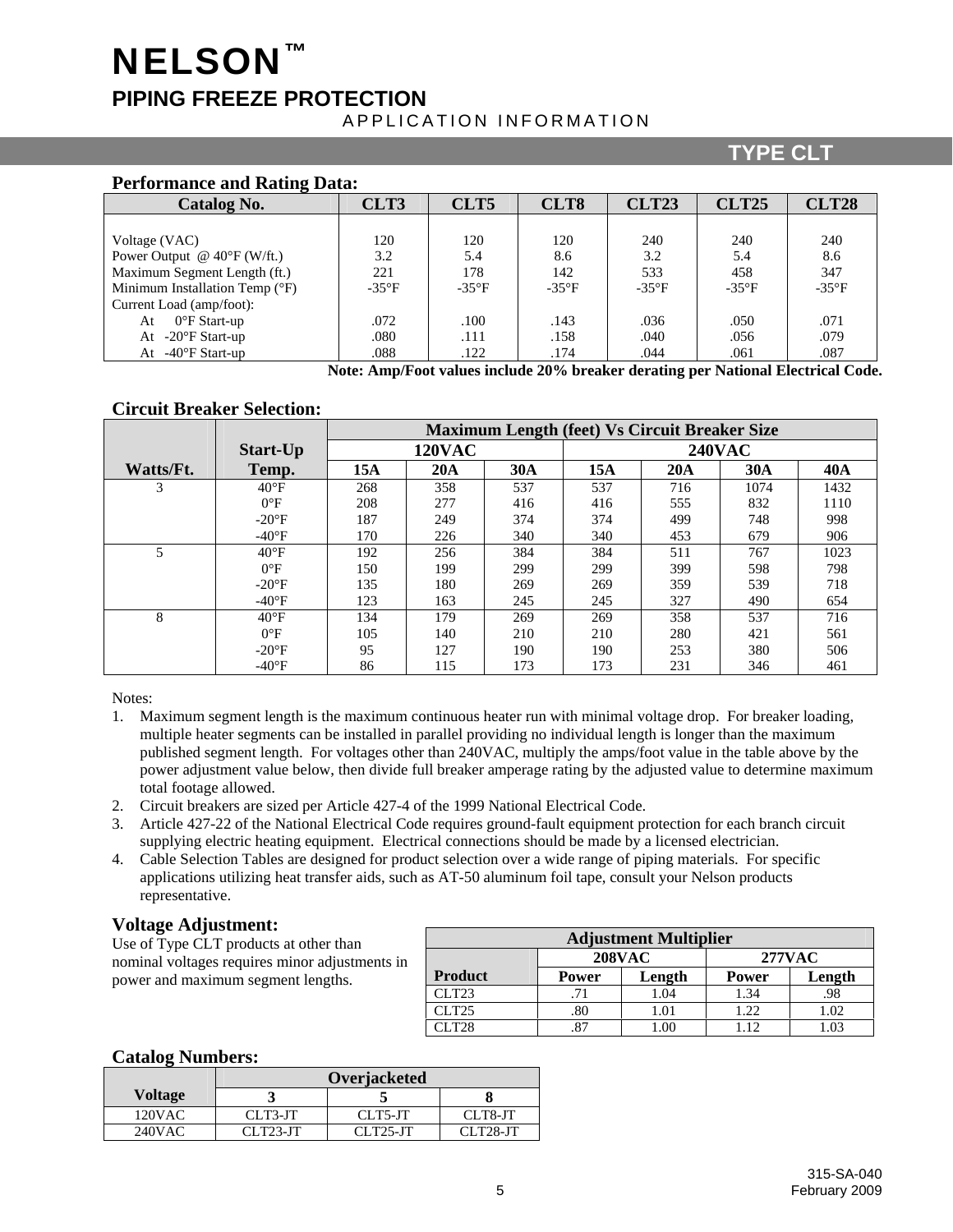# NELSON™

# **PIPING FREEZE PROTECTION**

## APPLICATION INFORMATION

# **TYPE CLT**

| <b>Additional Footage of Heater for Various Heat Sinks</b> |                                  |                               |                               |                                                    |                                |                                  |
|------------------------------------------------------------|----------------------------------|-------------------------------|-------------------------------|----------------------------------------------------|--------------------------------|----------------------------------|
| <b>Pipe Size</b>                                           | <b>Standard</b><br><b>Flange</b> | <b>Blind</b><br><b>Flange</b> | <b>Pipe</b><br><b>Support</b> | <b>Screwed or</b><br><b>Welded</b><br><b>Valve</b> | <b>Flanged</b><br><b>Valve</b> | <b>Butterfly</b><br><b>Valve</b> |
| 0.50                                                       | $\cdot$ 3                        |                               | 1.0                           | 1.0                                                | 1.0                            | 1.0                              |
| 0.75                                                       | .3                               | .5                            | 1.5                           | 1.0                                                | 1.5                            | 1.0                              |
| 1.00                                                       | .3                               | .5                            | 1.5                           | 1.0                                                | 2.0                            | 1.0                              |
| 1.50                                                       | $\cdot$ 3                        |                               | 1.5                           | 1.5                                                | 2.5                            | 1.5                              |
| 2.00                                                       | .3                               |                               | 2.0                           | 2.0                                                | 2.5                            | 2.0                              |
| 3.00                                                       | .5                               | .75                           | 2.0                           | 2.5                                                | 3.0                            | 2.5                              |
| 4.00                                                       | $.5\,$                           | .75                           | 2.5                           | 3.0                                                | 4.0                            | 3.0                              |
| 6.00                                                       | .75                              | 1.0                           | 2.5                           | 3.5                                                | 5.0                            | 3.5                              |
| 8.00                                                       | .75                              | 1.0                           | 2.5                           | 4.0                                                | 7.0                            | 4.0                              |



Note: Heater cable power connections and end seals are included in Power Connection Kit (PLT-LPM). Additional heater cable end seals, splices, tees and thermostats are used as needed.

| Catalog No.      | <b>Units</b> | <b>Description</b>                                 |
|------------------|--------------|----------------------------------------------------|
| PLT-LPM          | Ea.          | Power Connection Kit with Cable Seals              |
| LT-SS            | 5 Ea.        | Splice Kit – Heat Shrink                           |
| LT-ST            | 5 Ea.        | Tee Splice Kit – Heat Shrink                       |
| LT-ME            | 5 Ea.        | <b>End Termination Cable Seals</b>                 |
| PC <sub>03</sub> | Ea.          | Pipe Clamp, $.50-3.00$ " Pipe                      |
| <b>PC12</b>      | Ea.          | Pipe Clamp, 3.50-12.00" Pipe                       |
| $GT-6$           | Ea.          | Glass Fiber Tape, 60 Feet/Roll                     |
| $AT-50$          | Ea.          | Aluminum Foil Tape, 50 Yards/Roll                  |
| $WS-100$         | Ea.          | <b>Warning Sign</b>                                |
| $JB-552$         | Ea.          | Junction Box, 5" x 5" x 2", NEMA 4X                |
| <b>TF4X40</b>    | Ea.          | Thermostat, 40°F Fixed Setpoint, NEMA 4X Enclosure |
| TH4X325          | Ea.          | Thermostat, 25-325°F, NEMA 4X Enclosure            |
| TA4X140          | Ea.          | Ambient Thermostat, 15-140°F, NEMA 4X Enclosure    |

#### **Components and Accessories:**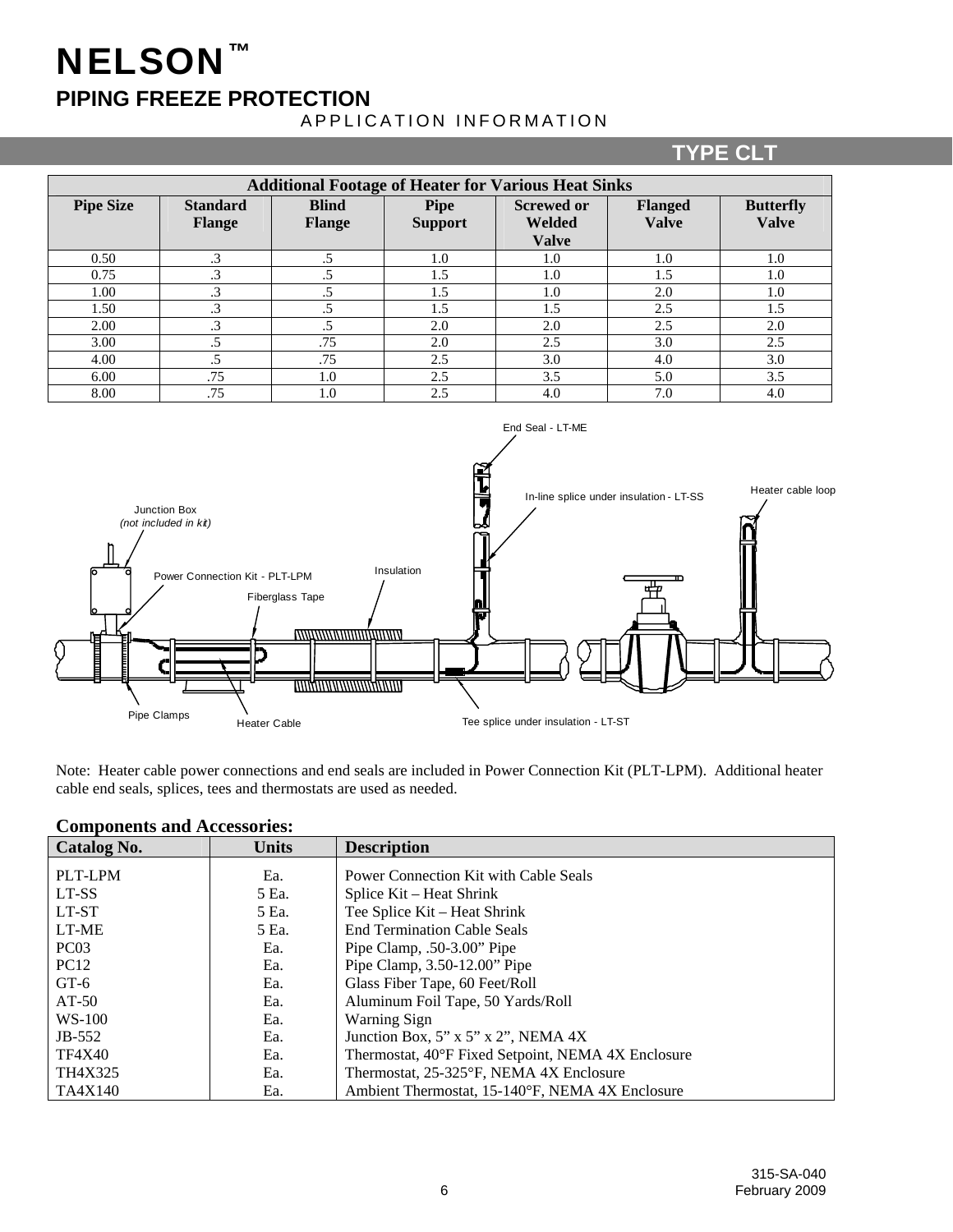# **NELSON ROOF AND GUTTER DEICER**  APPLICATION INFORMATION

## **TYPE CLT**

#### **Total Cable Requirements:**

The total cable length for deicing is determined by including all elements of the roof system that need protection. Use the following tables to determine the total length of cable required.

| <b>Item</b>        | <b>Feet of cable/Ft. Item</b> | <b>Comments</b>                                     |
|--------------------|-------------------------------|-----------------------------------------------------|
|                    |                               |                                                     |
| Gutter             |                               | 1 Trace/6" gutter width                             |
| Downspout          |                               | Unless downspout is on end of circuit, the cable is |
|                    |                               | looped down and back                                |
| <b>Roof Valley</b> |                               | Per Valley                                          |
| Dormer             |                               | 1 ft. of cable/foot of dormer perimeter             |

| <b>Cable Footage Required for Roof Overhangs</b><br>(Feet of Cable per Foot of Roof) |                                     |                     |                   |  |  |
|--------------------------------------------------------------------------------------|-------------------------------------|---------------------|-------------------|--|--|
| <b>Eave Overhang</b>                                                                 | <b>Feet of Cable</b><br>Loop Height | <b>Shingle Roof</b> | <b>Metal Roof</b> |  |  |
| 12"                                                                                  | 18"                                 | $1'$ -10"           | $2' - 6''$        |  |  |
| 24"                                                                                  | 30"                                 | $2' - 8''$          | $3'-6$ "          |  |  |
| 36"                                                                                  | 42"                                 | $3' - 8''$          | $4' - 6''$        |  |  |
| 48"                                                                                  | 54"                                 | $4' - 8''$          | $5' - 6''$        |  |  |

#### **Performance and Rating Data:**

| Catalog No.                    | CLT5-JT        |                | <b>CLT25-JT</b> |                |
|--------------------------------|----------------|----------------|-----------------|----------------|
|                                |                |                |                 |                |
| Voltage (VAC)                  | 120            | 208            | 240             | 277            |
| Power Output in Ice (W/ft.)    | 9.2            | 8.1            | 9.2             | 10.2           |
| Maximum Segment Length (ft.)   | 141            | 370            | 377             | 381            |
| Minimum Installation Temp (°F) | $-35^{\circ}F$ | $-35^{\circ}F$ | $-35^{\circ}F$  | $-35^{\circ}F$ |
| Current Load (amp/foot):       |                |                |                 |                |
| At $20^{\circ}$ F Start-up     | .125           | .055           | .063            | .071           |
| $0^{\circ}$ F Start-up<br>At   | .140           | .062           | .070            | .078           |
| At $-20^{\circ}$ F Start-up    | .156           | .069           | .078            | .087           |
| At $-40^{\circ}$ F Start-up    | .171           | .076           | .086            | .095           |

**Note: Amp/Foot values include 20% breaker derating per National Electrical Code.** 

#### **Circuit Breaker Selection:**

|                | <b>Maximum Length (feet) Vs Circuit Breaker Size</b> |     |     |                          |     |     |     |
|----------------|------------------------------------------------------|-----|-----|--------------------------|-----|-----|-----|
| Start-Up       | <b>CLT5-JT @ 120VAC</b>                              |     |     | <b>CLT25-JT @ 240VAC</b> |     |     |     |
| Temp.          | 15A                                                  | 20A | 30A | 15A                      | 20A | 30A | 40A |
| $20^{\circ}F$  | 120                                                  | 160 | 240 | 240                      | 320 | 480 | 640 |
| $0^{\circ}F$   | 107                                                  | 142 | 214 | 214                      | 286 | 429 | 571 |
| $-20^{\circ}F$ | 96                                                   | 128 | 192 | 194                      | 258 | 387 | 516 |
| $-40^{\circ}F$ | 88                                                   | 17  | 75  | 174                      | 232 | 348 | 464 |

Notes:

1. Maximum segment length is the maximum continuous heater run with minimal voltage drop. For breaker loading, multiple heater segments can be installed in parallel providing no individual length is longer than the maximum published segment length. For voltages other than 240VAC, divide full breaker amperage rating by amps/foot @ start-up temperature to determine maximum total footage allowed.

- 2. Circuit breakers are sized per Article 426-4 of the 1999 National Electrical Code.
- 3. Article 426-28 of the National Electrical Code requires ground-fault equipment protection for fixed outdoor electrical deicing equipment. Electrical connections should be made by a licensed electrician.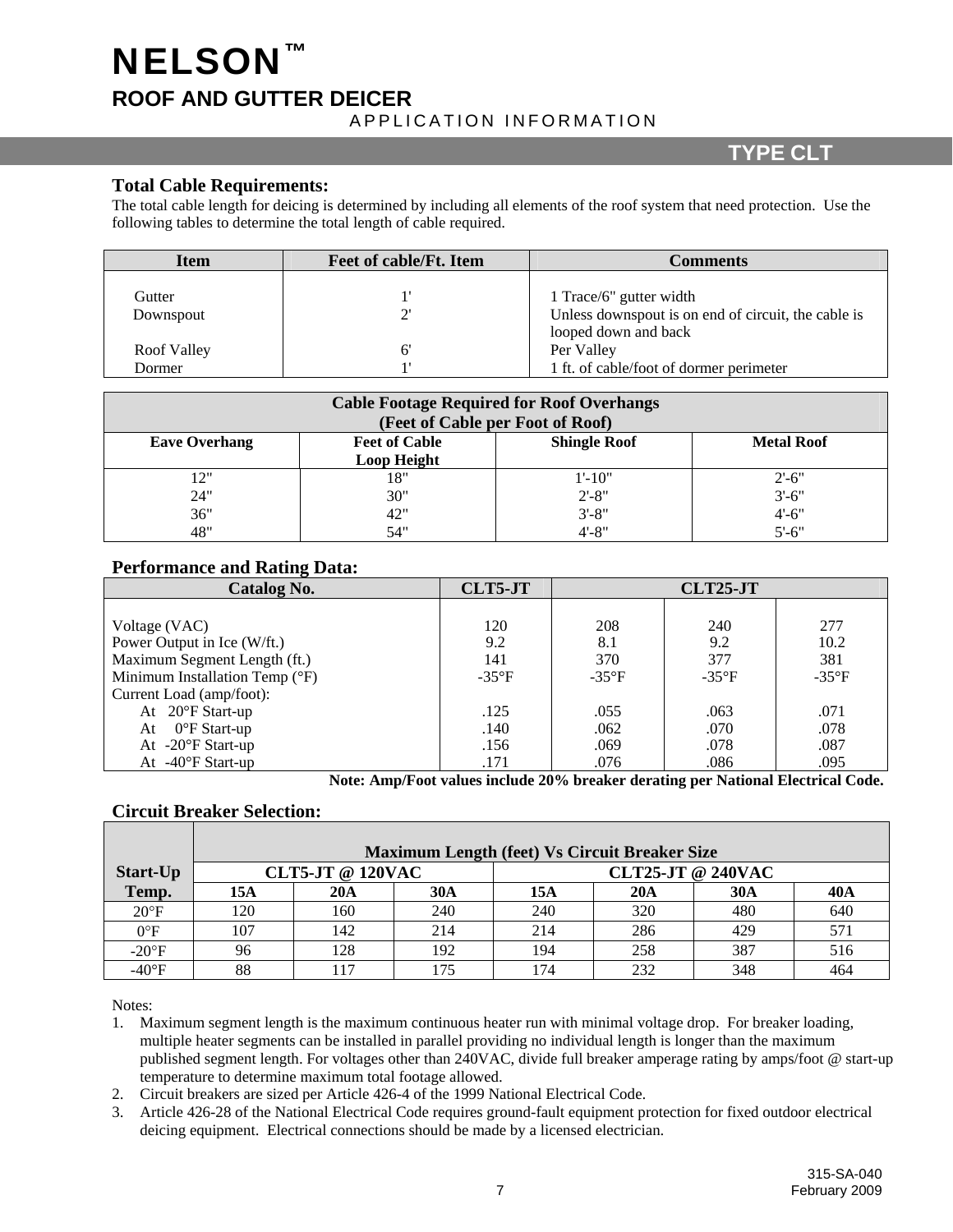# NELSON™ **ROOF AND GUTTER DEICER**

## APPLICATION INFORMATION

## **TYPE CLT**



# **Downspout Installation**

#### **Components and Accessories:**

| Catalog No.    | Units  | <b>Description</b>                                 |
|----------------|--------|----------------------------------------------------|
| <b>SLT-LPS</b> | Ea.    | Power Connection Kit with Cable Seals              |
| SLT-RC         | 25 Ea. | Roof Clips                                         |
| SLT-C          | 25 Ea. | Roof Clips (Universal)                             |
| SLT-D          | 5 Ea.  | <b>Downspout Hangers</b>                           |
| SLT-S          | 5 Ea.  | Splice Kit – Heat Shrink                           |
| SLT-E          | 5 Ea.  | End Termination Cable Seals – Heat Shrink          |
| $AT-50$        | Ea.    | Aluminum Foil Tape, 50 Yards/Roll                  |
| <b>TF4X40</b>  | Ea.    | Thermostat, 40°F Fixed Setpoint, NEMA 4X Enclosure |
| TA4X140        | Ea.    | Ambient Thermostat, 15-140°F, NEMA 4X Enclosure    |